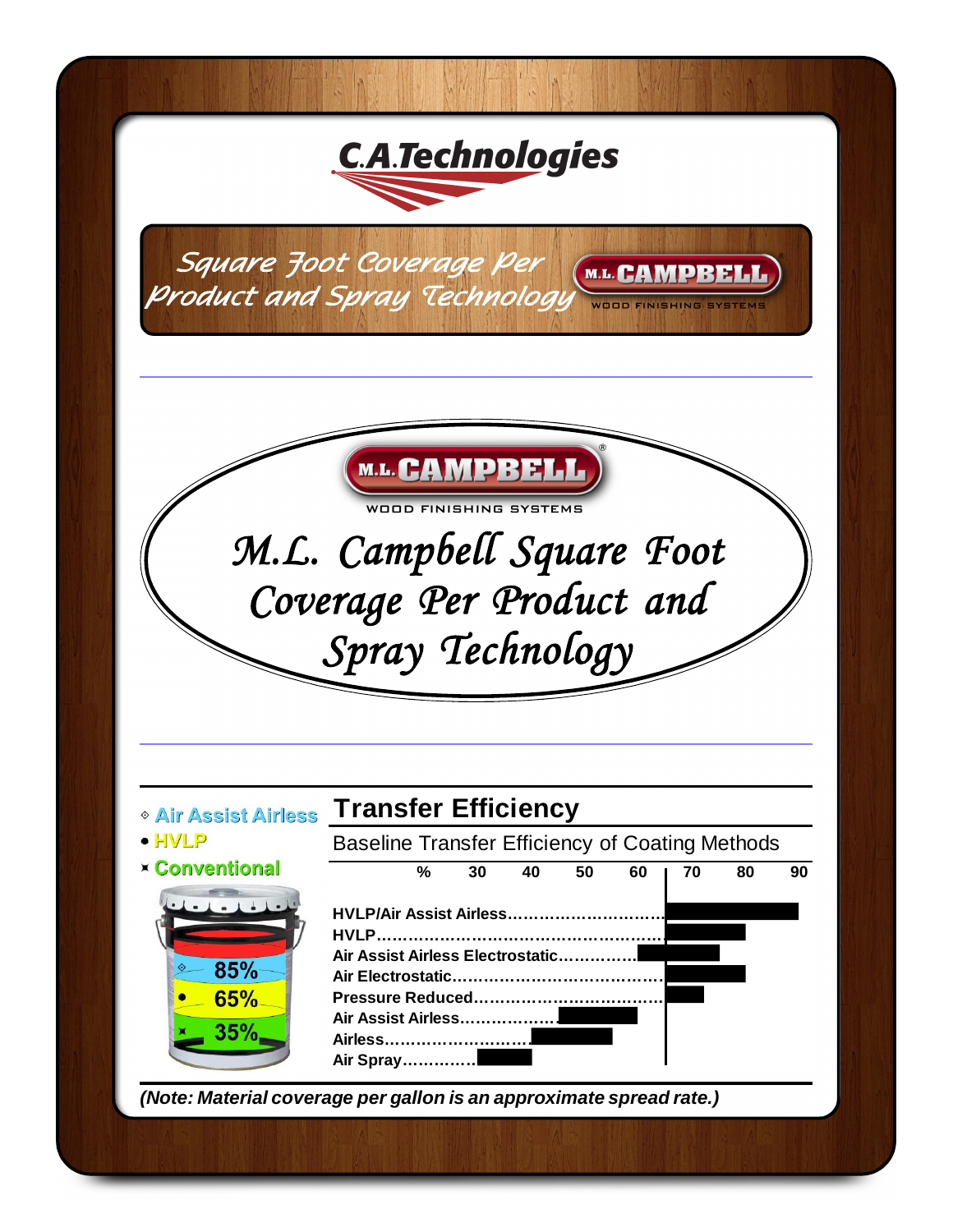## Square Foot Coverage Per<br>Product and Spray Technology M.L. CAMPBELL WOOD FINISHING SYSTE

#### CLEAR TOPCOATS (POST-CATALYZED) **MATERIAL SPRAY TECHNOLOGY GUN** SQUARE FOOT COVERAGE PER GALLON CONVENTIONAL **T100C**  $181$ **HVLP** CP-FELCFM 357 PRESSURE REDUCED CPR / CAT-X Series  $357$ **HVLP AIR ASSIST AIRLESS OC14 OR OB14** 439 **CONVENTIONAL** T100C 171  $HVI$  P CP-FELCFM 337 PRESSURE REDUCED CPR / CAT-X Series 337 HVLP AIR ASSIST AIRLESS OC14 OR OB14  $414$ CONVENTIONAL T100C 178 **HVLP** CP-FELCFM 350 PRESSURE REDUCED CPR / CAT-X Series  $\overline{350}$ **OC14 OR OB14** HVLP AIR ASSIST AIRLESS 431 **CONVENTIONAL** T100C 167 **HVLP** CP-FELCFM 310 PRESSURE REDUCED CPR / CAT-X Series 310 HVLP AIR ASSIST AIRLESS **OC14 OR OB14** 405 **High Performance** CONVENTIONAL T100C 149 **HVLP** CP-FELCFM 294 **Conversion Varnish** PRESSURE REDUCED CPR / CAT-X Series 294 HVLP AIR ASSIST AIRLESS OC14 OR OB14  $362$

| <b>SEALER (POST-CATALYZED)</b> |
|--------------------------------|
|                                |

Krystal

KlearVar

**DuraVar** 

EnviroVar

| <b>MATERIAL</b>       | <b>SPRAY TECHNOLOGY</b>        | <b>GUN</b>           | <b>SQUARE FOOT COVERAGE PER GALLON</b> |  |
|-----------------------|--------------------------------|----------------------|----------------------------------------|--|
| <b>Krystal Sealer</b> | <b>CONVENTIONAL</b>            | T100C                | 155                                    |  |
|                       | <b>HVLP</b>                    | CP-FELCFM            | 305                                    |  |
|                       | <b>I</b> PRESSURE REDUCED      | CPR / CAT-X Series   | 305                                    |  |
|                       | HVLP AIR ASSIST AIRLESS        | IOC14 OR OB14        | 375                                    |  |
| Level Sealer          | <b>CONVENTIONAL</b>            | T100C                | 206                                    |  |
|                       | <b>HVLP</b>                    | CP-FELCFM            | 405                                    |  |
|                       | <b>PRESSURE REDUCED</b>        | <b>CPR Series</b>    | 405                                    |  |
|                       | <b>HVLP AIR ASSIST AIRLESS</b> | <b>IOC14 OR OB14</b> | 499                                    |  |

| <b>MATERIAL</b>               | <b>SPRAY TECHNOLOGY</b>        | <b>GUN</b>         | SQUARE FOOT COVERAGE PER GALLON |
|-------------------------------|--------------------------------|--------------------|---------------------------------|
| MagnaKlear                    | <b>CONVENTIONAL</b>            | T100C              | 148                             |
|                               | <b>HVLP</b>                    | CP-FELCFM          | 291                             |
|                               | PRESSURE REDUCED               | CPR / CAT-X Series | 291                             |
|                               | HVLP AIR ASSIST AIRLESS        | OC14 OR OB14       | 358                             |
| MagnaMax                      | <b>CONVENTIONAL</b>            | T100C              | 135                             |
|                               | <b>HVLP</b>                    | <b>CP-FELCFM</b>   | 267                             |
|                               | PRESSURE REDUCED               | CPR / CAT-X Series | 267                             |
|                               | <b>HVLP AIR ASSIST AIRLESS</b> | OC14 OR OB14       | 328                             |
| <b>High Performance</b>       | <b>CONVENTIONAL</b>            | T100C              | 120                             |
| WW Pre-Cat Clear              | <b>HVLP</b>                    | <b>CP-FELCFM</b>   | 237                             |
|                               | PRESSURE REDUCED               | CPR / CAT-X Series | 237                             |
|                               | HVLP AIR ASSIST AIRLESS        | OC14 OR OB14       | 292                             |
| <b>SEALER (PRE-CATALYZED)</b> |                                |                    |                                 |
| <b>MATERIAL</b>               | <b>SPRAY TECHNOLOGY</b>        | <b>GUN</b>         | SQUARE FOOT COVERAGE PER GALLON |
| <b>MagnaSand Sealer</b>       | <b>CONVENTIONAL</b>            | T100C              | 89                              |
|                               | <b>HVLP</b>                    | <b>CP-FELCFM</b>   | 175                             |
|                               | PRESSURE REDUCED               | CPR / CAT-X Series | 175                             |
|                               | HVLP AIR ASSIST AIRLESS        | OC14 OR OB14       | 215                             |

Coverage is 1 dry mil per gallon

Coating Atomization Technologies: 337 S. Arthur Ave. Louisville, CO 80027 Tel: 888.820.4498 Fax: 303.438.5708 www.spraycat.com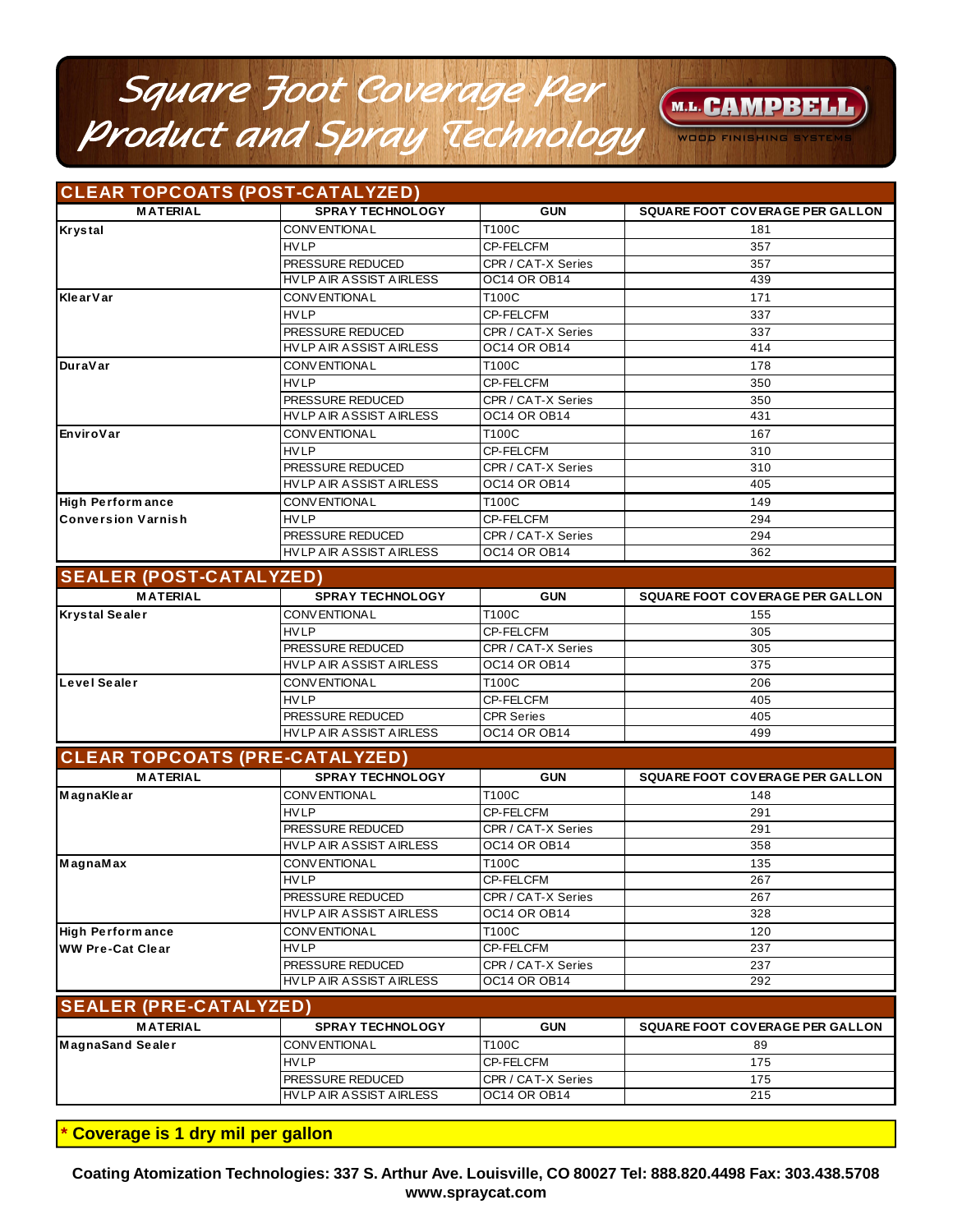# *Square Foot Coverage Per Product and Spray Technology*

# M.L.CAMPBEL

WOOD FINISHING

| <b>SEALER (VINYL)</b>                        |                                |                     |                                        |
|----------------------------------------------|--------------------------------|---------------------|----------------------------------------|
| <b>MATERIAL</b>                              | <b>SPRAY TECHNOLOGY</b>        | <b>GUN</b>          | SQUARE FOOT COVERAGE PER GALLON        |
| <b>Water White Vinyl Sealer</b>              | <b>CONVENTIONAL</b>            | T100C               | 104                                    |
|                                              | <b>HVLP</b>                    | CP-FELCFM           | 204                                    |
|                                              | PRESSURE REDUCED               | CPR / CAT-X Series  | 204                                    |
|                                              | <b>HVLP AIR ASSIST AIRLESS</b> | OC14 OR OB14        | 251                                    |
| Quick Dry Vinyl Sealer                       | <b>CONVENTIONAL</b>            | T100C               | 84                                     |
|                                              | <b>HVLP</b>                    | CP-FELCFM           | 156                                    |
|                                              | PRESSURE REDUCED               | CPR / CAT-X Series  | 156                                    |
|                                              | HVLP AIR ASSIST AIRLESS        | OC14 OR OB14        | 204                                    |
| PIGMENTED TOPCOATS (POST-CATALYZED)          |                                |                     |                                        |
| <b>MATERIAL</b>                              | <b>SPRAY TECHNOLOGY</b>        | <b>GUN</b>          | <b>SQUARE FOOT COVERAGE PER GALLON</b> |
| Resistant                                    | <b>CONVENTIONAL</b>            | T100C               | 165                                    |
|                                              | <b>HVLP</b>                    | <b>CP-FELCFM</b>    | 325                                    |
|                                              | PRESSURE REDUCED               | CPR / CAT-X Series  | 325                                    |
|                                              | HVLP AIR ASSIST AIRLESS        | OC14 OR OB14        | 400                                    |
| <b>Stealth</b>                               | <b>CONVENTIONAL</b>            | T100C               | 184                                    |
|                                              | <b>HVLP</b>                    | <b>CP-FELCFM</b>    | 363                                    |
|                                              | PRESSURE REDUCED               | CPR / CAT-X Series  | 363                                    |
|                                              | HVLP AIR ASSIST AIRLESS        | OC14 OR OB14        | 447                                    |
| <b>PIGMENTED TOPCOATS (PRE-CATALYZED)</b>    |                                |                     |                                        |
| <b>MATERIAL</b>                              | <b>SPRAY TECHNOLOGY</b>        | <b>GUN</b>          | <b>SQUARE FOOT COVERAGE PER GALLON</b> |
| MagnaMax White / Opaque Base                 | CONVENTIONAL                   | T100C               | 151                                    |
|                                              | <b>HVLP</b>                    | CP-FELCFM           | 298                                    |
|                                              | PRESSURE REDUCED               | CPR / CAT-X Series  | 298                                    |
|                                              | <b>HVLP AIR ASSIST AIRLESS</b> | OC14 OR OB14        | 367                                    |
| <b>High Performance</b>                      | <b>CONVENTIONAL</b>            | T100C               | 140                                    |
| <b>Pre-Cat White</b>                         | <b>HVLP</b>                    | CP-FELCFM           | 276                                    |
|                                              | PRESSURE REDUCED               | CPR / CAT-X Series  | 276                                    |
|                                              | <b>HVLP AIR ASSIST AIRLESS</b> | OC14 OR OB14        | 340                                    |
| <b>PRIMERS/UNDERCOATERS (POST-CATALYZED)</b> |                                |                     |                                        |
| <b>MATERIAL</b>                              | <b>SPRAY TECHNOLOGY</b>        | <b>GUN</b>          | SQUARE FOOT COVERAGE PER GALLON        |
| Claw lock II                                 | <b>CONVENTIONAL</b>            | T100C               | 241                                    |
|                                              | <b>HVLP</b>                    | CP-FELCFM           | 475                                    |
|                                              | PRESSURE REDUCED               | CPR / CAT-X Series  | 475                                    |
|                                              | <b>HVLP AIR ASSIST AIRLESS</b> | OC14 OR OB14        | 584                                    |
| Level Primer                                 | <b>CONVENTIONAL</b>            | T100C               | 139                                    |
|                                              | <b>HVLP</b>                    | CP-FELCFM           | 274                                    |
|                                              | PRESSURE REDUCED               | CPR / CAT-X Series  | 274                                    |
|                                              | <b>HVLP AIR ASSIST AIRLESS</b> | OC14 OR OB14        | 337                                    |
| <b>PRIMERS/UNDERCOATERS (PRE-CATALYZED)</b>  |                                |                     |                                        |
| <b>MATERIAL</b>                              | <b>SPRAY TECHNOLOGY</b>        | <b>GUN</b>          | <b>SQUARE FOOT COVERAGE PER GALLON</b> |
| <b>MagnaClaw</b>                             | CONVENTIONAL                   | T100C               | 177                                    |
|                                              | <b>HVLP</b>                    | CP-FELCFM           | 348                                    |
|                                              | PRESSURE REDUCED               | CPR / CAT-X Series  | 348                                    |
|                                              | <b>HVLP AIR ASSIST AIRLESS</b> | <b>OC14 OR OB14</b> | 428                                    |
| Quick Dry Vinyl Primer                       | CONVENTIONAL                   | T100C               | 129                                    |
|                                              | <b>HVLP</b>                    | CP-FELCFM           | 239                                    |
|                                              | PRESSURE REDUCED               | CPR / CAT-X Series  | 239                                    |
|                                              | <b>HVLP AIR ASSIST AIRLESS</b> | OC14 OR OB14        | 313                                    |
|                                              |                                |                     |                                        |

**\* Coverage is 1 dry mil per gallon**

**Coating Atomization Technologies: 337 S. Arthur Ave. Louisville, CO 80027 Tel: 888.820.4498 Fax: 303.438.5708 www.spraycat.com**